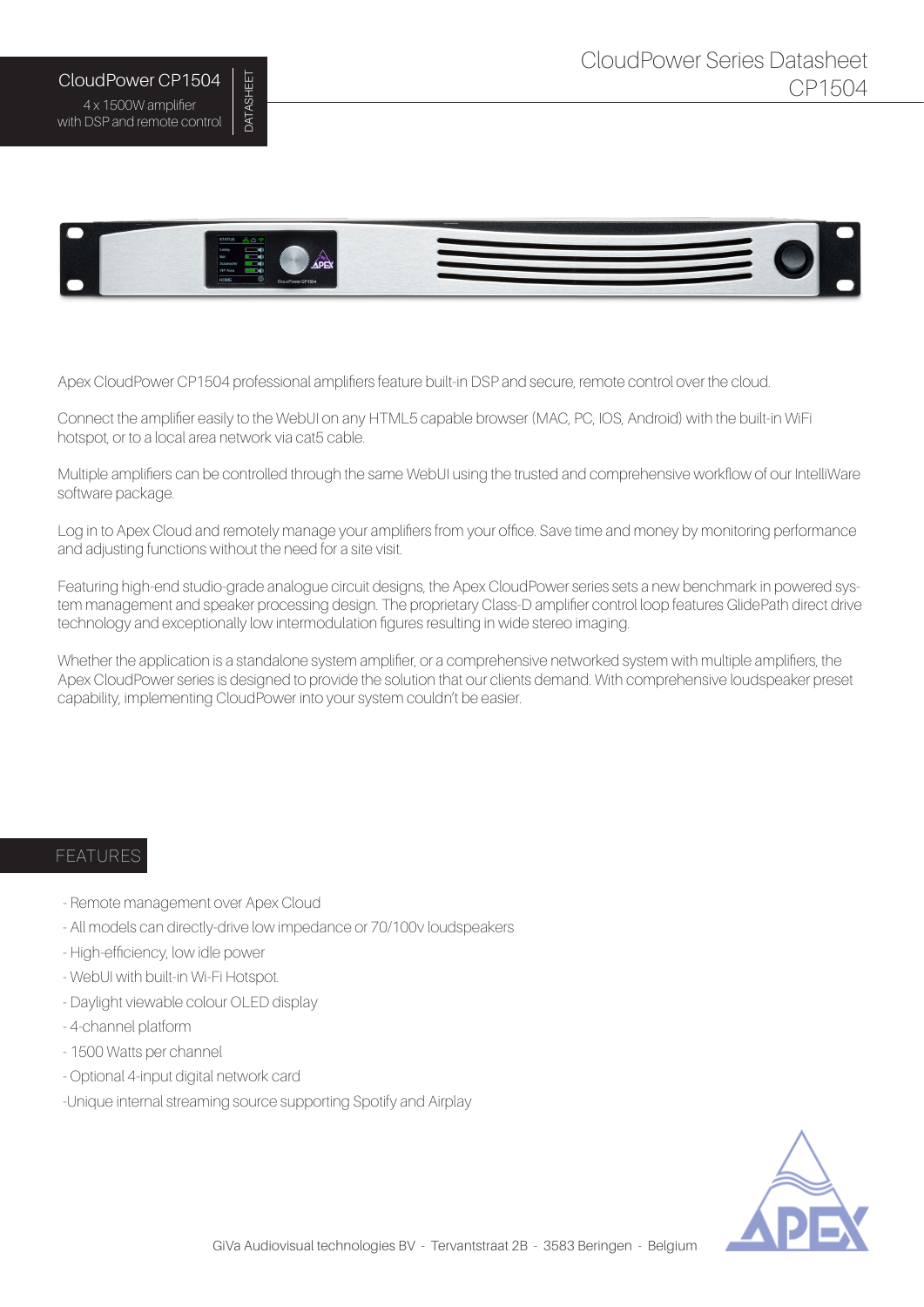DATASHEET

DATASHEET

| Operating conditions                                                                      |                                                                           |
|-------------------------------------------------------------------------------------------|---------------------------------------------------------------------------|
| Temperature                                                                               | 0° to 50° C, 10 to 60 % non-condensing                                    |
| Storage temperature                                                                       | -20° to 70° C                                                             |
| Safety / Compliance                                                                       | CB Cerificate                                                             |
| Amplification and power supply                                                            |                                                                           |
| Amplification class                                                                       | Class D Glide Path technology                                             |
| Power supply model                                                                        | Universal switch mode power supplies with active PFC                      |
| Power Factor                                                                              | > 0,9 above 1/2 P                                                         |
| Mains Rating                                                                              | 100-240V @ 50-60 Hz                                                       |
| <b>Operating Voltage</b>                                                                  | 90-260V                                                                   |
| AC Mains connector                                                                        | IEC C20 Inlet (20 A max), CP1504-3004 Powercon 32A                        |
| Audio Specifications                                                                      |                                                                           |
| Frequency response                                                                        | 1Hz-22kHz                                                                 |
| Distortion THD+N                                                                          | 0,05% @ P/2, 20Hz-20 kHz, 22 kHz BW                                       |
| Noise level (20 Hz - 20 kHz 8 ohm, A-weighted)                                            |                                                                           |
| Latency                                                                                   |                                                                           |
| Phase response                                                                            | $±10$ deg 20hz - 20kHz                                                    |
| <b>DSP</b>                                                                                |                                                                           |
| Digital Signal Processor                                                                  | 64 bit fix point                                                          |
| I/O Routing                                                                               | Flexible Routing matrix                                                   |
| User processing functions per channel                                                     |                                                                           |
| Gain:                                                                                     | $-80$ to $+15dB$ , 0, 1dB steps                                           |
| Polarity:                                                                                 | normal / inverted                                                         |
| Delay:                                                                                    | 0 to 250 ms (Shared between User and Group settings)                      |
| PEQ:                                                                                      | 12 x PEQ. Each PEQ can be set to a choice of 16 filter types (1)          |
| HP/LP filters:                                                                            | Bessel, Butterworth and Linkwitz Riley with slopes from 6 to 48 dB/oct    |
| Limiter:                                                                                  | Peak voltage, RMS voltage                                                 |
| Group processing functions                                                                |                                                                           |
| Six global processing groups overlays which can link any amplifier channel in the network |                                                                           |
| Gain:                                                                                     | $-80$ to $+15dB$ , 0, 1dB steps                                           |
| Polarity:                                                                                 | normal / inverted                                                         |
| Delay:                                                                                    | 0 to 250 ms (Shared between User and Group settings)                      |
| PEQ:                                                                                      | 12 x PEQ. Each PEQ can be set to a choice of 16 filter types (1)          |
| Speaker processing functions                                                              |                                                                           |
| Gain:                                                                                     | $-80$ to $+15dB$ , 0, 1dB steps                                           |
| Polarity:                                                                                 | normal / inverted                                                         |
| Delay:                                                                                    | 0 to 250 ms (Shared between User and Group settings)                      |
| PEQ:                                                                                      | 12 x PEQ. Each PEQ can be set to a choice of 16 filter types (1)          |
| HP/LP filters:                                                                            | Bessel, Butterworth and Linkwitz Riley with slopes from 6 to 48 dB/oct    |
| Limiter:                                                                                  | Peak voltage, RMS voltage                                                 |
| FIR filters:                                                                              | 1024 taps per channel                                                     |
| (1) Filter types:                                                                         |                                                                           |
|                                                                                           | Bell-Sym, Bell-Asym, Notch, Low-Shelf 6dB or 12dB, High-Shelf 6dB or 12dB |
|                                                                                           | All-Pass 90° or 180°, High-Pass 6dB, or 12dB, High-Pass VariQ 12dB,       |
|                                                                                           | Low-Pass 6dB or 12dB, Low-Pass Vari-Q 12dB, Band-Pass                     |
|                                                                                           |                                                                           |

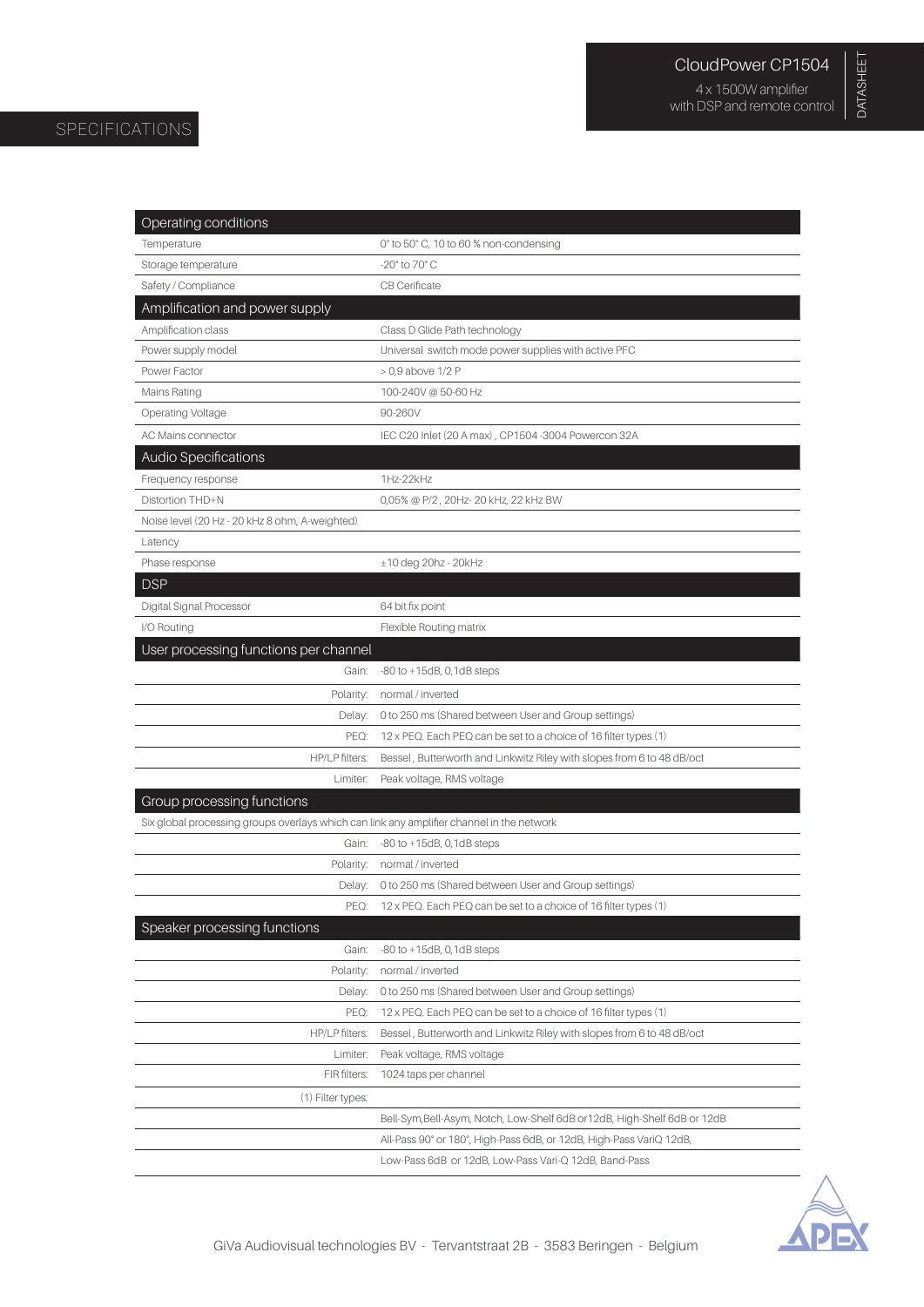| Circuits protection                   |                                                                      |
|---------------------------------------|----------------------------------------------------------------------|
| Mains and power supply                | Under, over voltage, over current protection                         |
| Power outputs                         | DC, Overtemp, Overcurrent limiter, VHF                               |
| Load monitoring                       | Realtime load monitoring and internal pilot tone                     |
| Cooling                               | Cooling fans with temperature control speed                          |
| Inputs                                |                                                                      |
| Analog                                | 4 balanced analog line inputs 4x 3-pin Phoenix                       |
| A/D conversion                        | 32 bit                                                               |
| Input impedance                       | 10 kOhm                                                              |
| Max. input level                      | 21 dBu                                                               |
| <b>Digital</b>                        | Optional digital network card (DANTE or AVB Milan)                   |
| <b>Internal Streaming source</b>      | Two channels internal streaming source supporting Spotify en Airplay |
| Remote control and monitoring         |                                                                      |
| Network connection                    | Single port Ethernet Gigabit interface                               |
| Apex remote control software          | CloudWare                                                            |
| Front panel indicators                |                                                                      |
| Daylight viewable colour OLED display | Real time level, limit and fault indicators                          |

| CP1504                                  |            |  |
|-----------------------------------------|------------|--|
| Total burst power (all channels driven) | 6000       |  |
| 2 ohms                                  | 1500       |  |
| 4 ohms                                  | 1500       |  |
| 8 ohms                                  | 1500       |  |
| 16 ohms                                 | 1000       |  |
| <b>Hi-Z70V</b>                          | 1500       |  |
| <b>Hi-Z 100V</b>                        | 1500       |  |
| Max Output Power bridged mode           |            |  |
| 4 ohms                                  | <b>NA</b>  |  |
| 8 ohms                                  | <b>NA</b>  |  |
| 16 ohms                                 | <b>NA</b>  |  |
| Power and Thermal 115 V                 |            |  |
| <b>Idle Power</b>                       | 60W        |  |
| <b>Idle Current Draw</b>                | 0.6A       |  |
| <b>Idle Thermal loss</b>                | 204 BTU/h  |  |
| 1/8 Power @ 4 Ohm Power                 | 800W       |  |
| 1/8 Power @ 4 Ohm Current Draw          | <b>7A</b>  |  |
| 1/8 Power @ 4 Ohm Thermal loss          | 1364 BTU/h |  |
| Power and Thermal 230V                  |            |  |
| <b>Idle Power</b>                       | 60W        |  |
| Idle Current Draw                       | 0.3A       |  |
| <b>Idle Thermal loss</b>                | 204 BTU/h  |  |
| 1/8 Power @ 4 Ohm Power                 | 800W       |  |
| 1/8 Power @ 4 Ohm Current Draw          | 3.5A       |  |
| 1/8 Power @ 4 Ohm Thermal loss          | 1280 BTU/h |  |